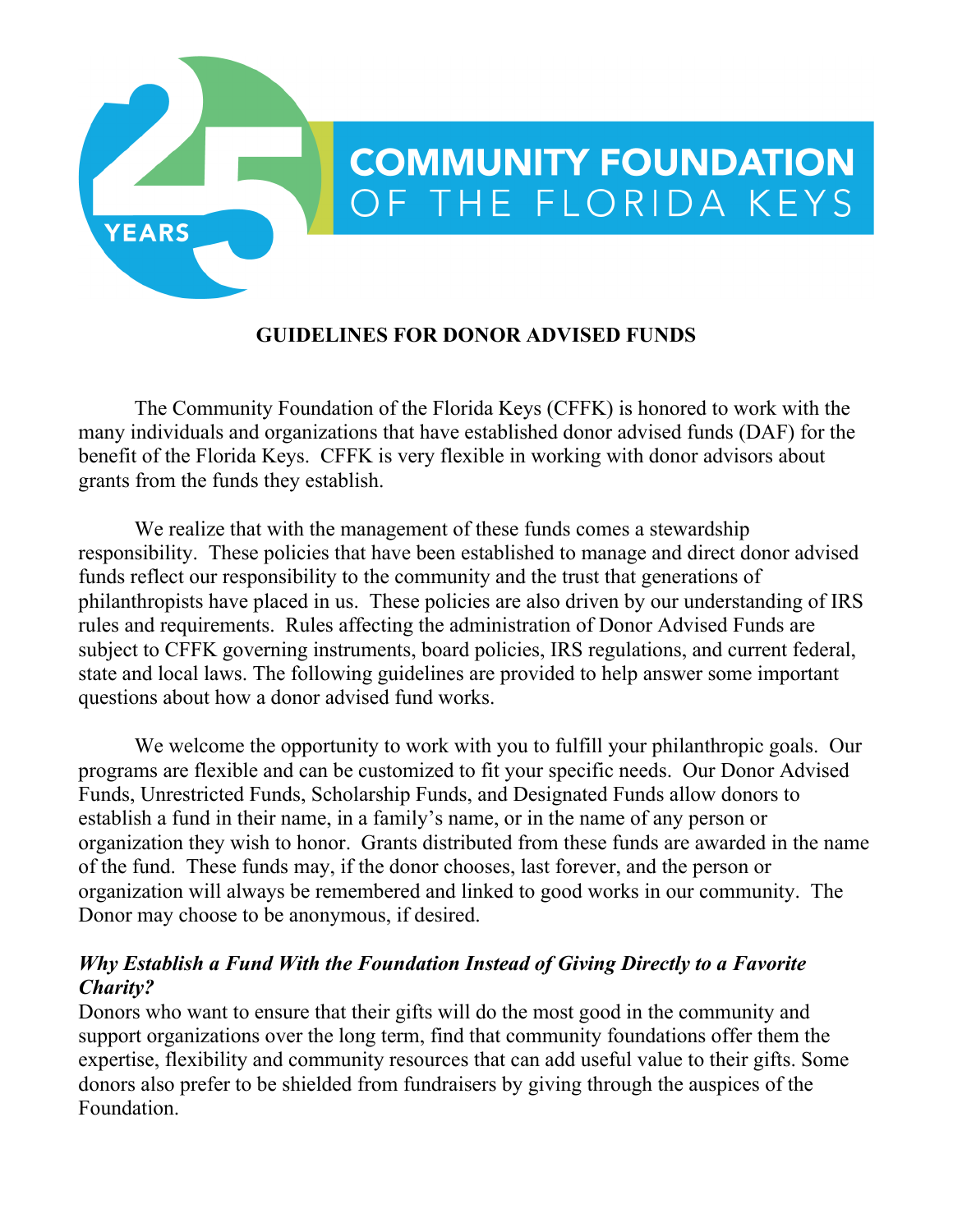# *How Do I Start a Donor Fund?*

The process is easy.

- **Decide When to Give.** Now, through a named fund or through our Legacy Program.
- **Decide What to Give.** Almost any type of appreciated asset can be used as the basis for your fund.
- **Choose the Name for Your Fund** Your name, family name or you can choose anonymity.
- **Choose a Type of Fund** We provide a wide variety of funds to meet your charitable interests.

Then contact CFFK who will work with you to determine which type of fund fits your specific needs and draft the appropriate fund agreement for your signature.

# *Is There a Minimum to Start a Donor Fund?*

The minimum to start a donor fund is \$10,000.

# *How Do I Recommend Distributions From My Fund?*

Recommendations for grants from donor advisors can be made online through the donor portal, via email (cffk $@cffk.org$ ), or by letter signed by the donor advisor. Requests must contain 1) amount of grant; 2) name of organization; 3) purpose of grant and 4) any special delivery instruction. If the donor advisor does not specify the purpose of the grant, we notify the charity the grant is for general operating support. If the Donor Advisor(s) or his/her immediate family is an employee, officer, or member of the governing board of the grant recipient, this information should be disclosed in detail in the grant request.

## *Is There A Minimum Grant Amount?*

You may recommend grants of any size. However, we recommend the minimum size of grant recommendations be at least \$500.

## *Who May I Recommend To Receive Grants?*

You may recommend grants to nonprofit charities, private schools and universities, and religious institutions. We cannot make grants to private foundations or pre-selected individuals.

## *Are There Any Restrictions For Grants?*

Donor-advised fund assets are 100 percent charitable, no part of a grant may be used to pay for any tangible benefit such as attending a fundraising event or receiving tangible benefits of a membership. Paying for such items from a donor advised fund may result in a private benefit not permitted under IRS regulations All grant letters indicate that the donor and CFFK may not receive any benefit from the grant.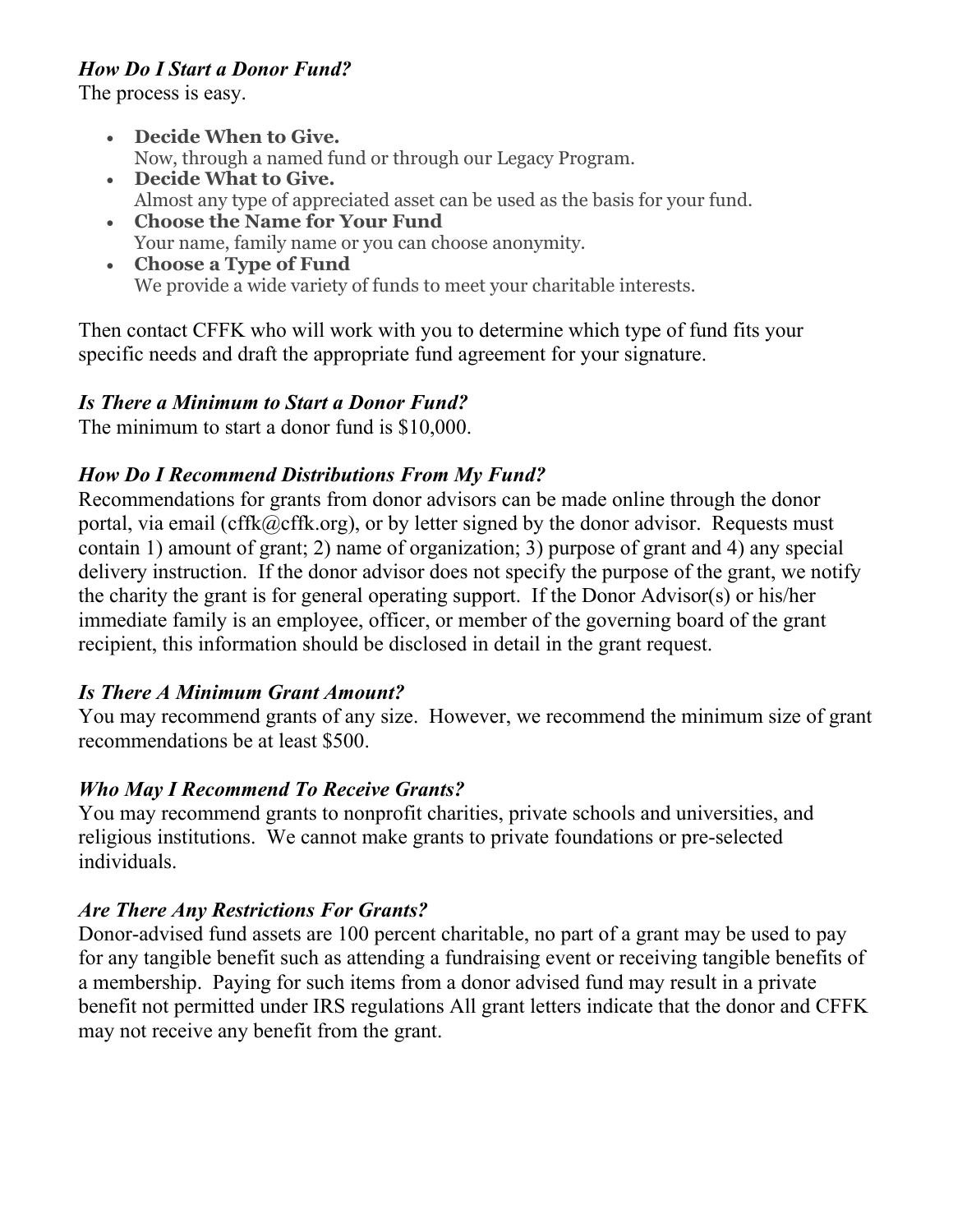#### *How Does The Grant Process Work?*

When a grant request is received it is reviewed by staff to ensure  $501(c)(3)$  status by obtaining the Federal EIN number via Guidestar and/or contacting the agency directly for relevant information. As part of our fiduciary responsibility, all grants for \$10,000 and over are approved by the CFFK Board before processed. The Board ratifies all grants at their monthly meeting.

The grant check and transmittal letter on CFFK letterhead are sent to the agency. The letter names the donor advised fund the grant came from and states that neither the donor advisor nor CFFK is receiving any benefits for the gift. Thank you letters received from the grantee by CFFK are forwarded to the fund advisor.

At the donor advisor's request, grant checks may be sent to the donor advisor to forward to the agency or you may send us a letter or any special wording in your grant request. Please let us know if you have any special requirements such as remaining anonymous or requesting that the gift be made in honor or in memory of someone.

## *What Is an Endowment Fund?*

An endowment fund intends to maintain the real value of its principal in perpetuity. Grants are made out of investment returns only at a rate that is sustainable over the very long term, usually four to five percent per annum. This is in contrast to a spend-down fund in which the plan is to spend the entire fund over some time period. Because endowed funds build a savings account for our future, the Board of Governors strongly recommends that individuals choose to establish "endowed" donor funds.

#### *What Happens to the Corpus in an Endowed Fund?*

It remains invested in the Foundation. After the donor's lifetime, either his heirs, or appointed advisors (acting as advisors to the fund), or the Foundation Board will continue to make grants. Grants will be made in the donor's name and according to the donor's wishes.

## *How Do I Know My Recommendation Was Processed and Received?*

All grant activity is included in the quarterly donor report to fund advisors after the end of the calendar quarter. We can provide a summary of grant activity or answer questions about fund balances anytime during the year.

## *How Is My Donor Fund Managed?*

The CFFK manages donor funds in a commingled account unless otherwise indicated by the fund advisor and agreed upon by the CFFK at the time the fund is established. The Investment Committee of the Board of Governors oversees the investments and reports periodically to the Board of Governors.

## *When Do I Get Reports on the Activity in My Fund?*

Quarterly reports are issued to the donor advisor(s) of record around the  $10<sup>th</sup>$  of the month following the end of a calendar quarter. Quarterly reports contain a summary of grant activity, donations received, fees paid and gains or loses. Upon written request by the donor